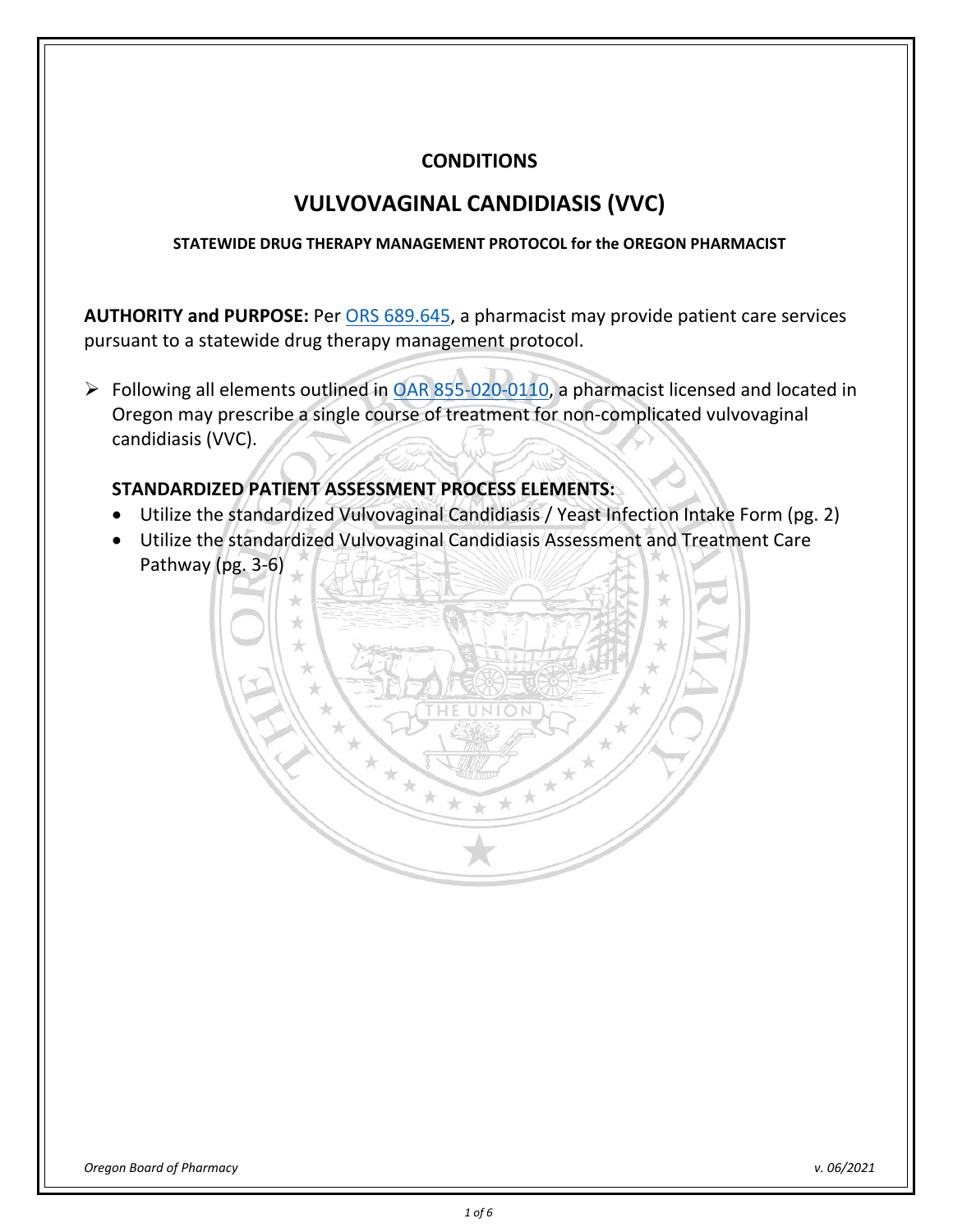# **Vulvovaginal Candidiasis (Yeast Infection) Self-Screening Intake Form (CONFIDENTIAL-Protected Health Information)**

|     | Date _____/_____/__________<br>Legal Name____                                                       |                                              |                                      |
|-----|-----------------------------------------------------------------------------------------------------|----------------------------------------------|--------------------------------------|
|     | Sex Assigned at Birth (circle) M / F                                                                | Gender Identification (circle) M / F / Other |                                      |
|     | Preferred Pronouns (circle) She/Her/Hers, He/Him/His, They/Them/Their, Ze/Hir/Hirs, Other__________ |                                              |                                      |
|     |                                                                                                     |                                              |                                      |
|     |                                                                                                     |                                              |                                      |
|     | Do you have health insurance? Yes / No                                                              |                                              |                                      |
|     | Any allergies to medications? Yes / No                                                              |                                              |                                      |
|     |                                                                                                     |                                              |                                      |
| 1.  | Has a provider ever diagnosed you with a yeast infection?                                           |                                              | □ Yes □ No □ Not sure                |
|     | If so, how recently?                                                                                |                                              |                                      |
|     | How many have you experienced within the last year? ____________________________                    |                                              |                                      |
|     | How many have you experienced within your lifetime? ____________________________                    |                                              |                                      |
|     | Have you ever experienced a difficult to treat yeast infection or had treatment not work?           | $\Box$ Yes $\Box$ No $\Box$ Not sure         |                                      |
|     | What treatments (if any) have you tried for past and/or current yeast infections?                   |                                              |                                      |
|     |                                                                                                     |                                              |                                      |
| 2.  | Symptom review:                                                                                     |                                              |                                      |
|     | - Soreness, burning, or itchy vaginal area                                                          |                                              | $\Box$ Yes $\Box$ No                 |
|     | - Abnormal discharge (color, smell, consistency, etc.)                                              |                                              | $\Box$ Yes $\Box$ No                 |
|     | - Pain with urination                                                                               |                                              | $\Box$ Yes $\Box$ No                 |
|     | - Fever                                                                                             |                                              | $\Box$ Yes $\Box$ No                 |
|     | - Pain in the lower abdomen and/or back                                                             |                                              | $\Box$ Yes $\Box$ No                 |
|     | - Other symptoms:                                                                                   |                                              |                                      |
| 3.  | Have you ever been sexually active?                                                                 |                                              | $\Box$ Yes $\Box$ No                 |
|     | If so, how recently?                                                                                |                                              |                                      |
| 4.  | Have you ever been tested for OR diagnosed with a sexually transmitted infection?                   |                                              | $\Box$ Yes $\Box$ No $\Box$ Not sure |
|     | If yes, when?                                                                                       |                                              |                                      |
| 5.  | When was the first day of your last menstrual period?                                               |                                              |                                      |
| 6.  | Are you currently pregnant?                                                                         |                                              | $\Box$ Yes $\Box$ No $\Box$ Not sure |
| 7.  | Are you using any of the following contraceptive devices?                                           |                                              |                                      |
|     | 1. Vaginal sponge                                                                                   |                                              | $\Box$ Yes $\Box$ No                 |
|     | 2. Diaphragm                                                                                        |                                              | $\Box$ Yes $\Box$ No                 |
|     | 3. Intrauterine device (IUD)                                                                        |                                              | $\Box$ Yes $\Box$ No                 |
| 8.  | Have you used antibiotics in the last month?                                                        |                                              | $\Box$ Yes $\Box$ No $\Box$ Not sure |
| 9.  | Has a provider ever diagnosed you with an autoimmune disease?                                       |                                              | $\Box$ Yes $\Box$ No $\Box$ Not sure |
|     |                                                                                                     |                                              |                                      |
| 10. | Do you have diabetes?                                                                               |                                              | $\Box$ Yes $\Box$ No $\Box$ Not sure |
| 11. | Have you ever been diagnosed with a heart rhythm condition (or QT prolongation)?                    |                                              | $\Box$ Yes $\Box$ No $\Box$ Not sure |
|     | If yes, list them here:                                                                             |                                              |                                      |
| 12. | Do you have any other medical problems?                                                             |                                              | $\Box$ Yes $\Box$ No $\Box$ Not sure |
|     |                                                                                                     |                                              |                                      |
|     |                                                                                                     |                                              |                                      |
| 13. | Are you currently taking any medications, supplements, and/or vitamins?                             |                                              | $\Box$ Yes $\Box$ No $\Box$ Not sure |
|     |                                                                                                     |                                              |                                      |
|     |                                                                                                     |                                              |                                      |
|     |                                                                                                     |                                              |                                      |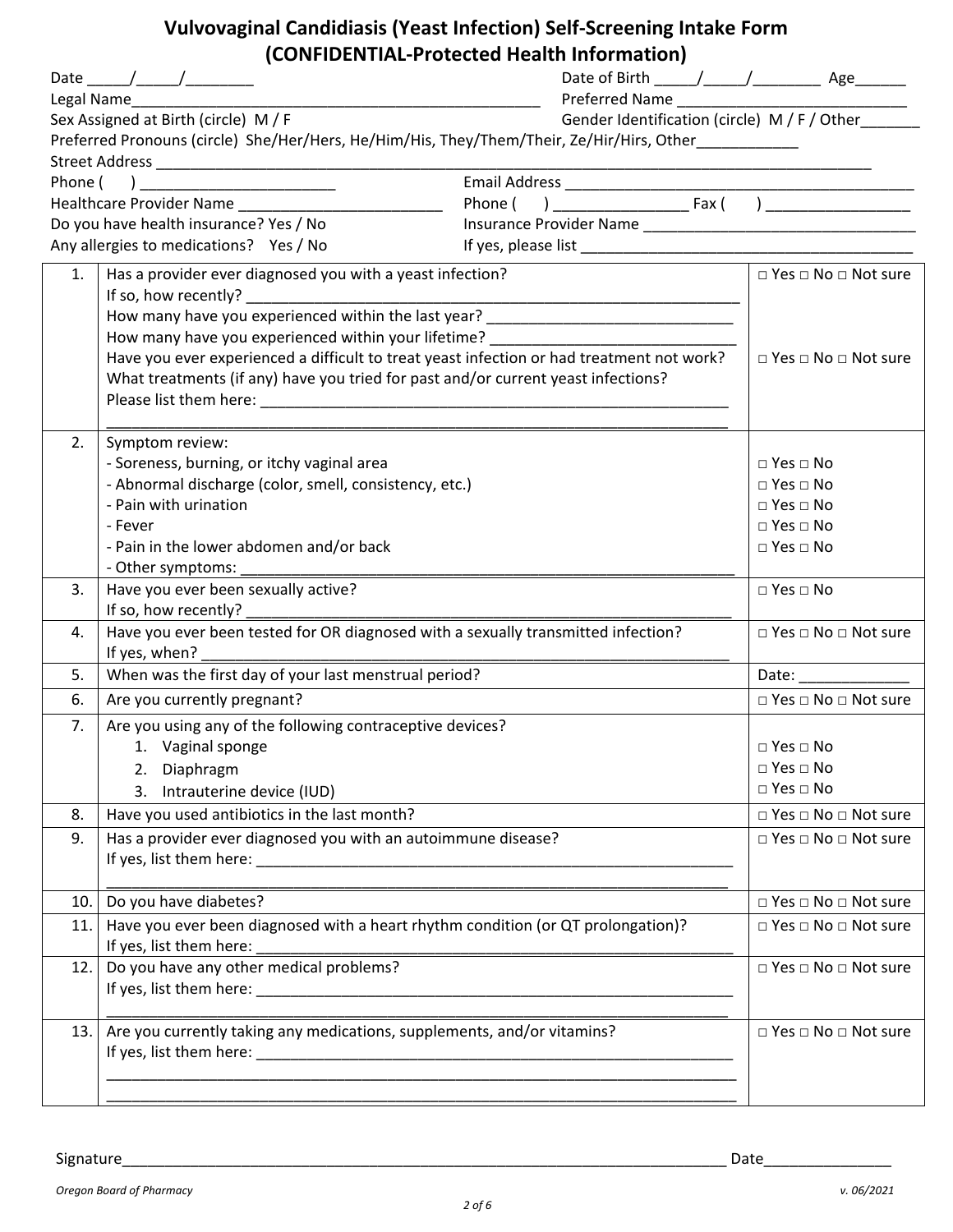# **Standardized Assessment and Treatment Care Pathway Vulvovaginal Candidiasis (VVC)**

**1) Vulvovaginal Candidiasis (VVC) and Sexually Transmitted Infection (STI) Screen (Form Qs: #1-5)**

- a. Reoccurrence: If 4 or more episodes within 12 months or recurrent symptoms within 2 months  $\rightarrow$ **Refer**
- b. Symptoms inconsistent with VVC: Pain with urination, fever, pain in the lower abdomen and/or back, symptoms consistent with STI, or any other inconsistencies. If YES to any of these symptoms  $\rightarrow$  Refer

### **2) Pregnancy Screen (Form Qs: #5-6)**

- a. Did you have a baby less than 6 months ago, are you fully or nearly-fully breast feeding, AND have you had no menstrual period since the delivery?
- b. Have you had a baby in the last 4 weeks?
- c. Did you have a miscarriage or abortion in the last 7 days?
- d. Did your last menstrual period start within the past 7 days?
- e. Have you abstained from sexual intercourse since your last menstrual period or delivery?
- f. Have you been using a reliable contraceptive method consistently and correctly?

*If YES to AT LEAST ONE of these questions and is free of pregnancy symptoms, proceed to next step.*

*If NO to ALL of these questions, pregnancy cannot be ruled out* **→ Refer** 

### **3) Medication and Disease State Screen (Form Qs: #7-13)**

- a. Are you using the following contraceptive devices: vaginal sponge, diaphragm, IUD → Refer
- b. Do you have diabetes or other immunosuppressed conditions?  $\rightarrow$  Refer
- c. Are you taking corticosteroids or immunosuppressive medications, including antineoplastics?  $\rightarrow$  Refer

#### **4) Assess and Initiate Antifungal Therapy:**

All therapies are equally effective in treating uncomplicated VVC. Choice of therapy should be based on patient safety, preference, availability, and cost.

*All therapy is limited to one course of treatment*.

- a. *Oral therapy*. If indicated, the pharmacist shall issue a prescription for fluconazole and counsel on side effects and follow-up.
	- Fluconazole 150mg tablet, #1
- b. *Topical therapy.* If indicated, the pharmacist shall discuss the most appropriate option with the patient, issue a prescription, and counsel on side effects and follow-up of any one of the following treatments:
	- Clotrimazole (various strengths/formulations)
	- Miconazole (various strengths/formulations)
	- Tioconazole (various strengths/formulations)

#### **5) Complete Patient Encounter**

*Advise:* Patient should seek medical advice from a care provider if symptoms do not resolve in 7-14 days. *Encourage:* Routine health screenings, STI prevention, etc. *Document*: All required elements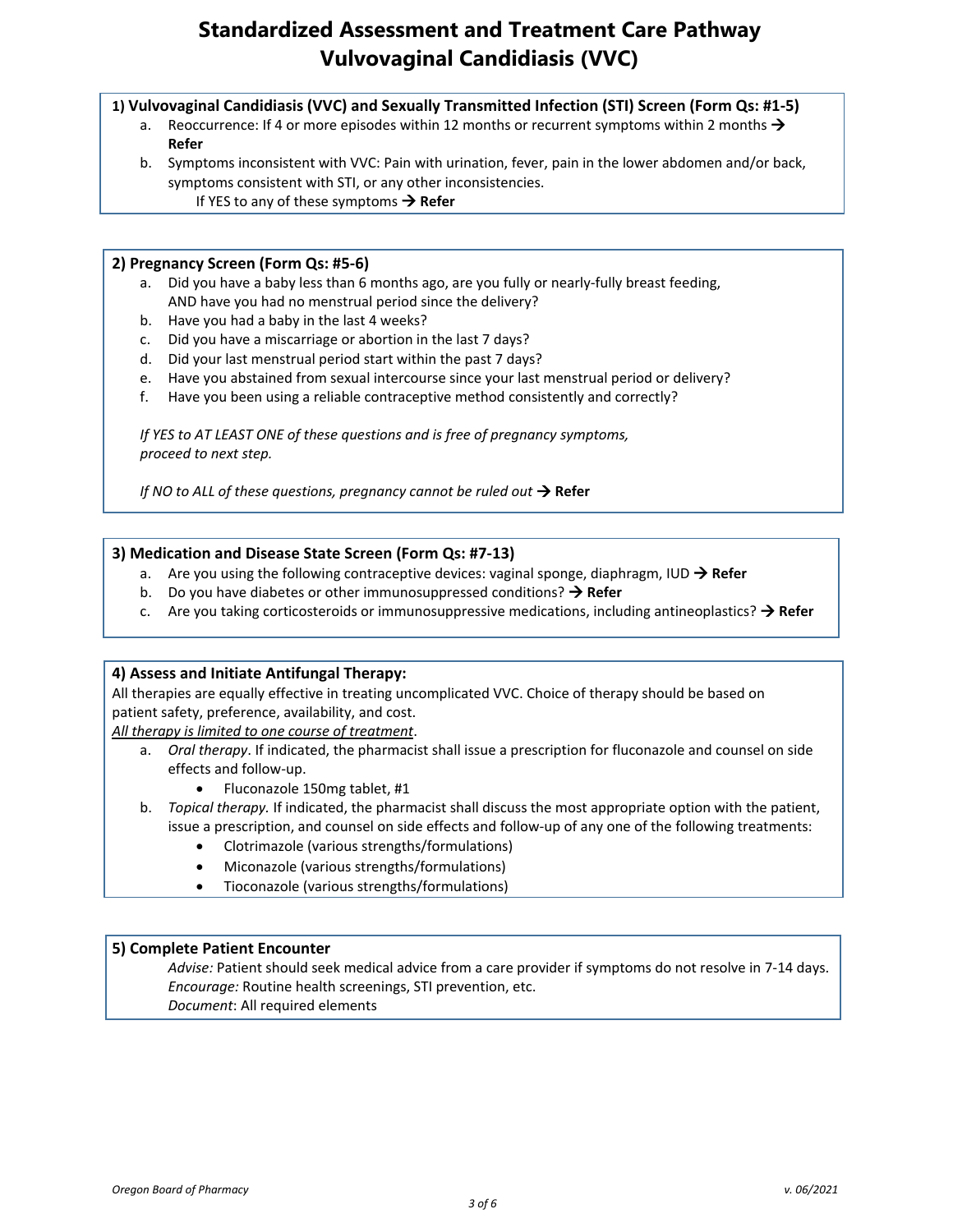# **Standardized Assessment and Treatment Care Pathway Vulvovaginal Candidiasis (VVC)**

### **Medication options/considerations:**

- *Fluconazole1* :
	- o *Dose and directions*: 150mg Tablet, quantity #1; Take one tablet by mouth one time. If symptoms do not resolve after 1 week, contact your primary care provider.
	- o *Warnings/Precautions*: Potential patient harm is associated with known side effects of taking fluconazole. It is well tolerated, but may cause symptoms such as nausea, vomiting, dizziness, and headache. More rare side effects may include:
		- **Prolonged QT interval which could lead to Torsades de Pointes. This is rarely a** concern unless a patient is taking multiple QT prolonging drugs, has a preexisting heart condition, or known prolonged QT interval.
		- Hepatic toxicity (i.e. hepatitis, cholestasis, fulminant hepatic failure, etc.). Monitor liver function tests of patients with known impaired hepatic function
		- Hypersensitivity reactions: Use with caution in patients with hypersensitivity to other azoles
		- **Skin reactions: Monitor for rash development**
	- o *Metabolism*: **Inhibits** CYP2C19 (strong), CYP2C9 (moderate), CYP3A4 (moderate)
	- o *Contraindications for fluconazole use: (consider other therapy)*
		- **Prolonged QT interval**
		- **Multiple QT prolonging drugs**
		- **Impaired hepatic function**
		- Hypersensitivity reactions: Use with caution in patients with hypersensitivity to other azoles
		- Other interacting medications

### - *Clotrimazole2 :*

- o *Dose and directions*:
	- Cream: If symptoms do not resolve after 1 week, contact your primary care provider.
		- 1%: One applicatorful inserted intravaginally at night daily for 7 days.
		- 2%: One applicatorful inserted intravaginally at night daily for 3 days.
		- 10%: One applicatorful to be inserted intravaginally at night as a single dose.
- o *Warnings/Precautions*: It is well tolerated, but may cause symptoms such as irritation and burning.
- o *Drug Interactions:*
	- Progesterone: may diminish the therapeutic effect of Progesterone (*Risk X: Avoid combination)*
	- Sirolimus: may increase the serum concentration of Sirolimus (*Risk C: Monitor therapy)*
	- Tacrolimus (systemic): may increase the serum concentration of Tacrolimus (Systemic) (*Risk C: Monitor therapy)*
- o *Contraindications for clotrimazole use: (consider other therapy)*
	- **Progesterone**
	- **E** Sirolimus
	- **Tacrolimus (systemic)**
	- **•** Other interacting medications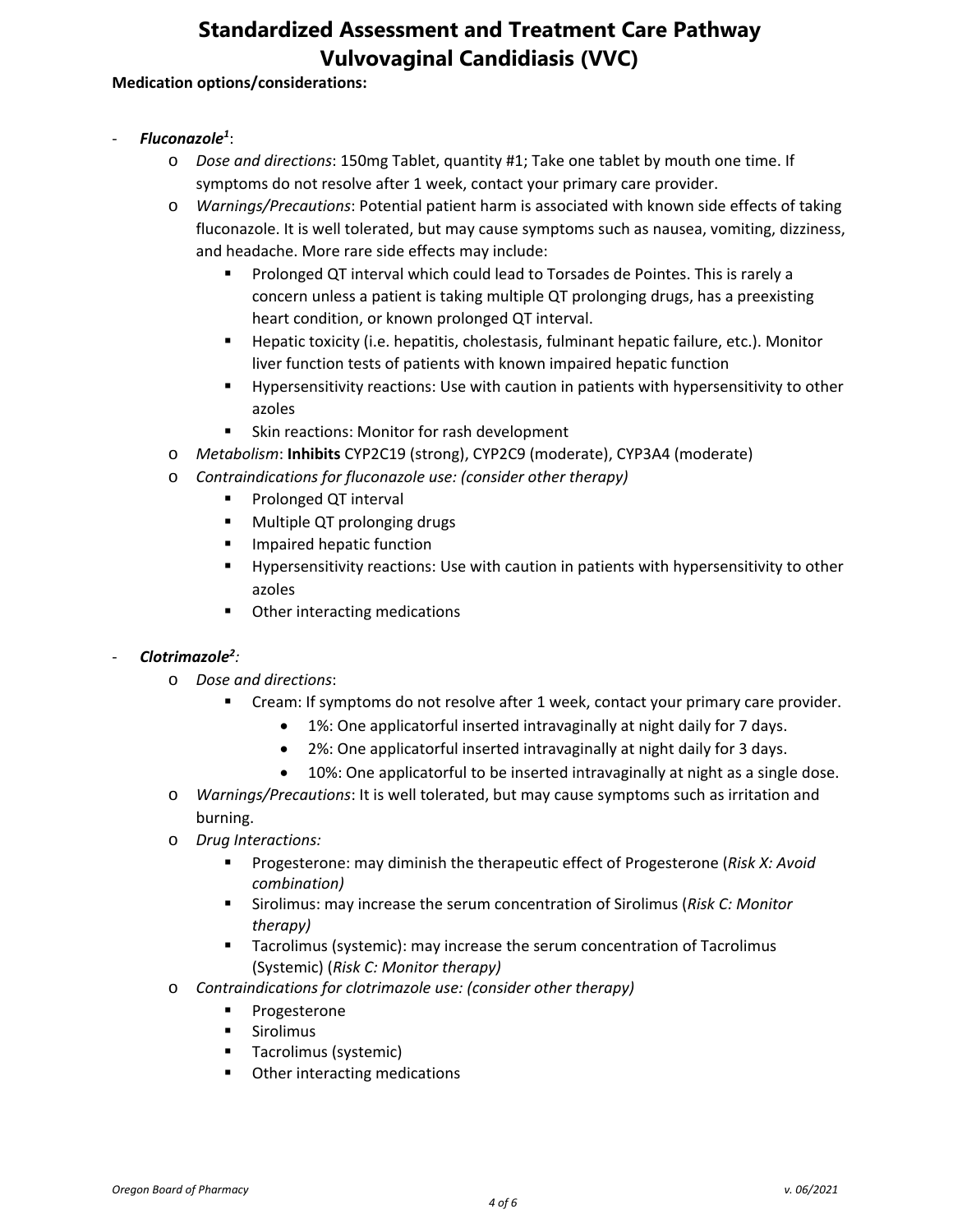# **Standardized Assessment and Treatment Care Pathway Vulvovaginal Candidiasis (VVC)**

### - *Miconazole3 :*

- o *Dose and directions*:
	- Suppository Capsule: If symptoms do not resolve after 1 week, contact your primary care provider.
		- 100mg: one capsule inserted intravaginally at night daily for 7 days.
		- 200mg: one capsule inserted intravaginally at night daily for 3 days.
		- 1,200mg: one capsule to be inserted intravaginally at night as a single dose.
	- Cream: If symptoms do not resolve after 1 week, contact your primary care provider.
		- 2%: One applicatorful inserted intravaginally at night daily for 7 days.
		- 4%: One applicatorful inserted intravaginally at night daily for 3 days.
- o *Warnings/Precautions*: It is well tolerated, but may cause symptoms such as irritation and burning.
- o *Drug Interactions:*
	- Progesterone: may diminish the therapeutic effect of Progesterone (*Risk X: Avoid combination)*
	- Vitamin K Antagonists (i.e. warfarin): may increase the serum concentration of Vitamin K Antagonists (*Risk D: Consider therapy modification)*
	- Sulfonylureas: may inhibit the metabolism of oral sulfonylureas
- o *Contraindications for miconazole use: (consider other therapy)*
	- **Progesterone**
	- Vitamin K Antagonists (i.e. warfarin)
	- **Sulfonylureas**
	- **•** Other interacting medications

### - *Tioconazole4 :*

- o *Dose and directions*:
	- Ointment: If symptoms do not resolve after 1 week, contact your primary care provider.
		- 6.5%: One applicatorful to be inserted intravaginally at night as a single dose.
- o *Warnings/Precautions*: It is well tolerated, but may cause symptoms such as irritation and burning.
- o *Drug Interactions:*
	- Progesterone: may diminish the therapeutic effect of Progesterone (*Risk X: Avoid combination)*
- o *Contraindications for tioconazole use: (consider other therapy)*
	- **Progesterone**
	- Other interacting medications

#### **References:**

- 1. Fluconazole. Lexi-Drugs. Lexicomp. Wolters Kluwer Health, Inc. Riverwoods, IL. Available at: http://online.lexi.com. Updated February 12, 2020. Accessed February 14, 2020.
- 2. Clotrimazole. Lexi-Drugs. Lexicomp. Wolters Kluwer Health, Inc. Riverwoods, IL. Available at: http://online.lexi.com. Updated February 14, 2020. Accessed February 15, 2020.
- 3. Miconazole. Lexi-Drugs. Lexicomp. Wolters Kluwer Health, Inc. Riverwoods, IL. Available at: http://online.lexi.com. Updated February 17, 2020. Accessed February 17, 2020.
- 4. Tioconazole. Lexi-Drugs. Lexicomp. Wolters Kluwer Health, Inc. Riverwoods, IL. Available at: http://online.lexi.com. Updated November 22, 2019. Accessed February 15, 2020.
- 5. Peter G. Pappas, Carol A. Kauffman, David R. Andes, Cornelius J. Clancy, Kieren A. Marr, Luis Ostrosky-Zeichner, Annette C. Reboli, Mindy G. Schuster, Jose A. Vazquez, Thomas J. Walsh, Theoklis E. Zaoutis, Jack D. Sobel, Clinical Practice Guideline for the Management of Candidiasis: 2016 Update by the Infectious Diseases Society of America, Clinical Infectious Diseases, Volume 62, Issue 4, 15 February 2016, Pages e1–e50, <https://doi.org/10.1093/cid/civ933>